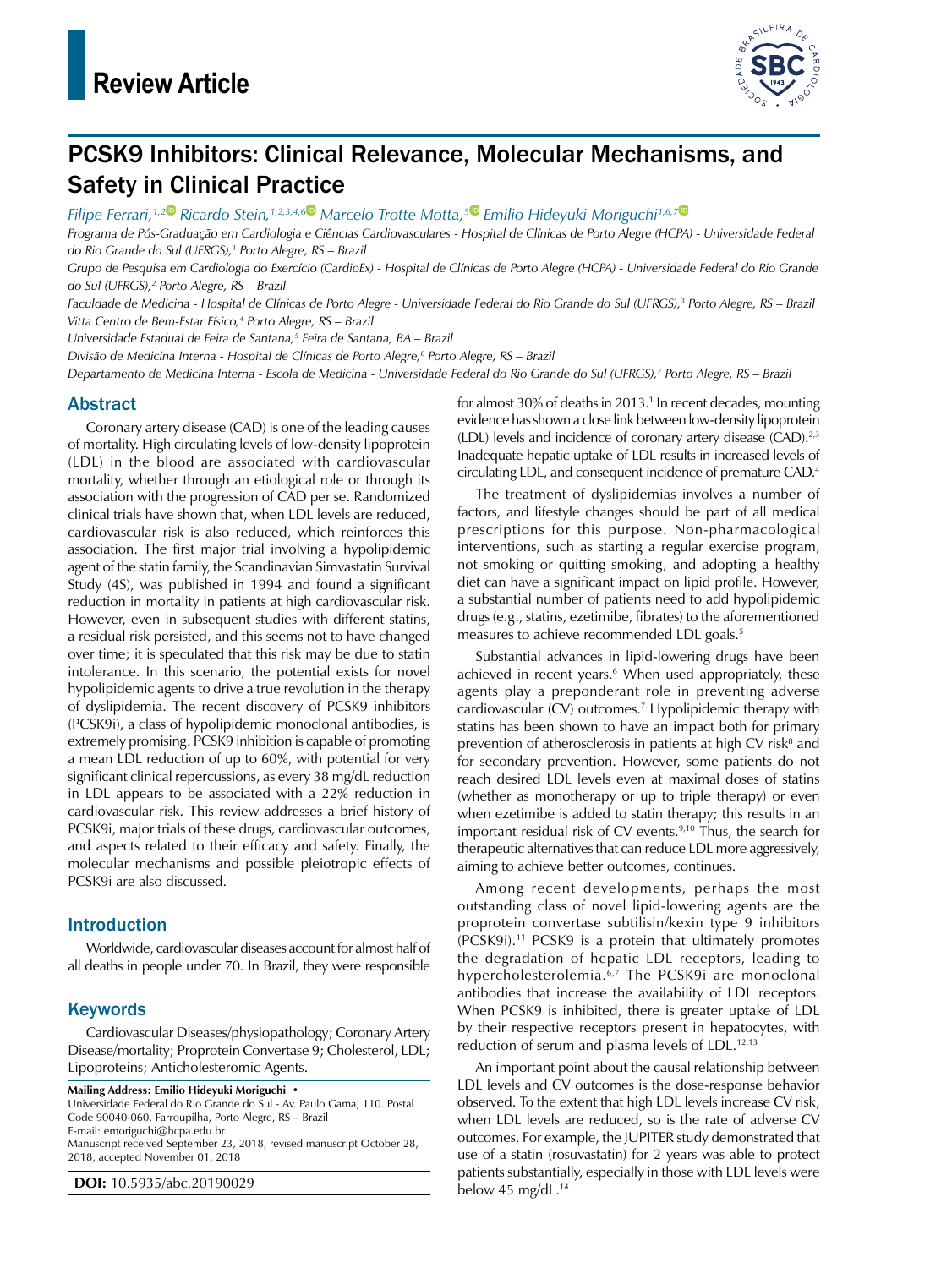#### Clinical relevance

CV risk can be significantly mitigated by aggressive LDL reductions; the higher the risk, the lower the target LDL level. No class of hypolipidemic agents had given rise to such anticipation since the discovery of the statins,<sup>15</sup> as the PCSK9i can promote an additional reduction of up to 60% in LDL levels when compared to statins.<sup>9</sup>

The FOURIER study,<sup>8</sup> a randomized clinical trial (RCT) published in 2017, enrolled more than 27,000 patients with atherosclerotic CV disease and LDL levels  $\geq$  70 mg/dL. Participants, all of whom were on statin therapy, were randomly allocated to receive add-on evolocumab or placebo for a mean period of 2.2 years. In the evolocumab group, there was a mean reduction in LDL levels of 30 mg/dL from baseline; in absolute terms, when compared to the placebo group, the mean LDL reduction was 56 mg/dL. Most importantly, a 15% reduction was found in the primary endpoint (nonfatal acute myocardial infarction [AMI], stroke, coronary revascularization, hospitalization for unstable angina, and CV mortality), as well as a 20% reduction in the composite secondary hard endpoint of CV death, nonfatal AMI, and nonfatal stroke. At the end of the study, there was an absolute risk reduction of 1.5% for both the primary and secondary endpoints, which translated into a number needed to treat (NNT) of approximately 67.

More recently, the ODYSSEY Outcomes<sup>16</sup> study compared alirocumab plus with statin versus statin alone at maximal tolerated dose in approximately 19,000 patients at very high CV risk for 2.8 years. LDL levels were 53.3 mg/dL in the alirocumab + statin group versus 101.4 mg/dL in the statin group, and an absolute reduction of 54.7% was observed. The primary outcome of major adverse CV events was also significantly lower in the combination therapy group. Furthermore, there was a surprising 15% reduction in deaths from any cause in this group (NNT of approximately 63). In the ODYSSEY Outcomes trial, LDL decreased 47 mg/dL after 1 year of follow-up, which, based on the Cholesterol Treatment Trialists (CTT) model,<sup>17</sup> would represent a 24% reduction in the relative risk of major CV events. However, in practice, only a 15% reduction was observed. This divergence can be explained by the difference in follow-up time between ODYSSEY Outcomes (2.5 years) and the CCT analyses (5 years). In fact, CTT data showed a smaller magnitude of benefit regarding LDL reduction in the first year.<sup>17</sup>

In an analysis of the FOURIER trial,<sup>18</sup> the clinical benefits of evolocumab differed interestingly depending on the severity and extent of CAD. First, evolocumab reduced LDL levels by 61%. Second, patients with a greater risk profile, i.e., those with more recent AMI (< 2 years), multiple anterior AMIs, and multivessel disease, were those who benefited most from the use of PCSK9i: they experienced relative risk reductions for the primary endpoint of 20%, 18%, and 21%, respectively, versus 5%, 8%, and 7% reductions respectively in low-risk comparators subgroups (i.e., participants without these complications). In the high-risk patient subgroups, the absolute risk reductions in 3 years exceeded 3% (3.4%, 3.7%, and 3.6% respectively), versus approximately 1% in the low-risk groups (0.8%, 1.3%, and 1.2% respectively). Thus, the NNT to avoid the primary outcome over a 3-year period was 27 to 30 in each of the high-risk groups versus 54 in all patients with a history of AMI and 79 to 130 in the low-risk subgroups.18 That is, in those patients who were more difficult to manage and had a higher risk of events, the reduction of CV risk with evolocumab was more substantial. In this context, it would be reasonable, then, to direct this type of therapy preferentially to those patients with more severe dyslipidemia, considering the more substantial reductions of LDL and, consequently, more encouraging benefits and greater cost-effectiveness.

Another aspect to be considered relates to the regression of atheroma volume. Large reductions in LDL levels can promote such an effect, as was suggested by the GLAGOV trial.<sup>19</sup> In this experiment, 968 patients were included in 226 centers across 32 countries. Participants with symptomatic CAD were diagnosed by coronary computed tomography angiography and received monthly evolocumab (420 mg) vs. placebo for 76 weeks, in addition to statins. At the start of the study, the mean LDL level of the participants was 93 mg/dL; by the end, those randomized to evolocumab reached 29 mg/dL, versus 90 mg/dL in controls. In addition, greater regression of atherosclerotic plaque was observed in the evolocumab group (64.3% vs. 47.35%; p < 0.0001), making GLAGOV the first study to demonstrate the benefits of PCSK9i on atherosclerotic plaque.19 These results appear to hold relevance to clinical practice, as well as external validity.

Animal studies play a fundamental role in the development of new drugs. In experiments with mice, administration of alirocumab (3 or 10 mg/kg) for 18 weeks reduced plasma lipid levels, mitigated development of atherosclerosis and improved plaque morphology. When used in combination with atorvastatin (3.6 mg/kg/d), the severity of atherosclerotic lesions was reduced even further, in a dose-dependent manner.<sup>20</sup> However, trials with larger samples – and, preferably, in humans – are lacking.

It is estimated that 24 million patients in the U.S. alone could be eligible for PCSK9i therapy.<sup>21</sup> Although there are no such data for the Brazilian population, the efficacy and safety of these agents have been recognized by regulatory agencies in the country, and two PCSK9i have been approved by the National Health Surveillance Agency (ANVISA) and are commercially available: Praluent® (alirocumab) and Repatha™ (evolocumab).22 Their approved indications for use in Brazil, as well as dosages and the magnitude of LDL reduction achieved, are summarized in table 1.

### General recommendations for the use of PCSK9i in clinical guidelines

Several guidelines, including those cited in subsequent paragraphs, are unanimous in indicating the therapeutic use of PCSK9i only for those patients considered to be at high or very high risk and who were unable to reach LDL targets even after lipid-lowering therapy (such as statins at maximum tolerated dose or statins plus ezetimibe).

The UK National Institute for Health and Care Excellence (NICE) does not recommend the use of PCSK9i for patients with primary non-familial hypercholesterolemia or mixed dyslipidemia without evidence of CV disease, regardless of LDL concentration. In patients at high CV risk, the use of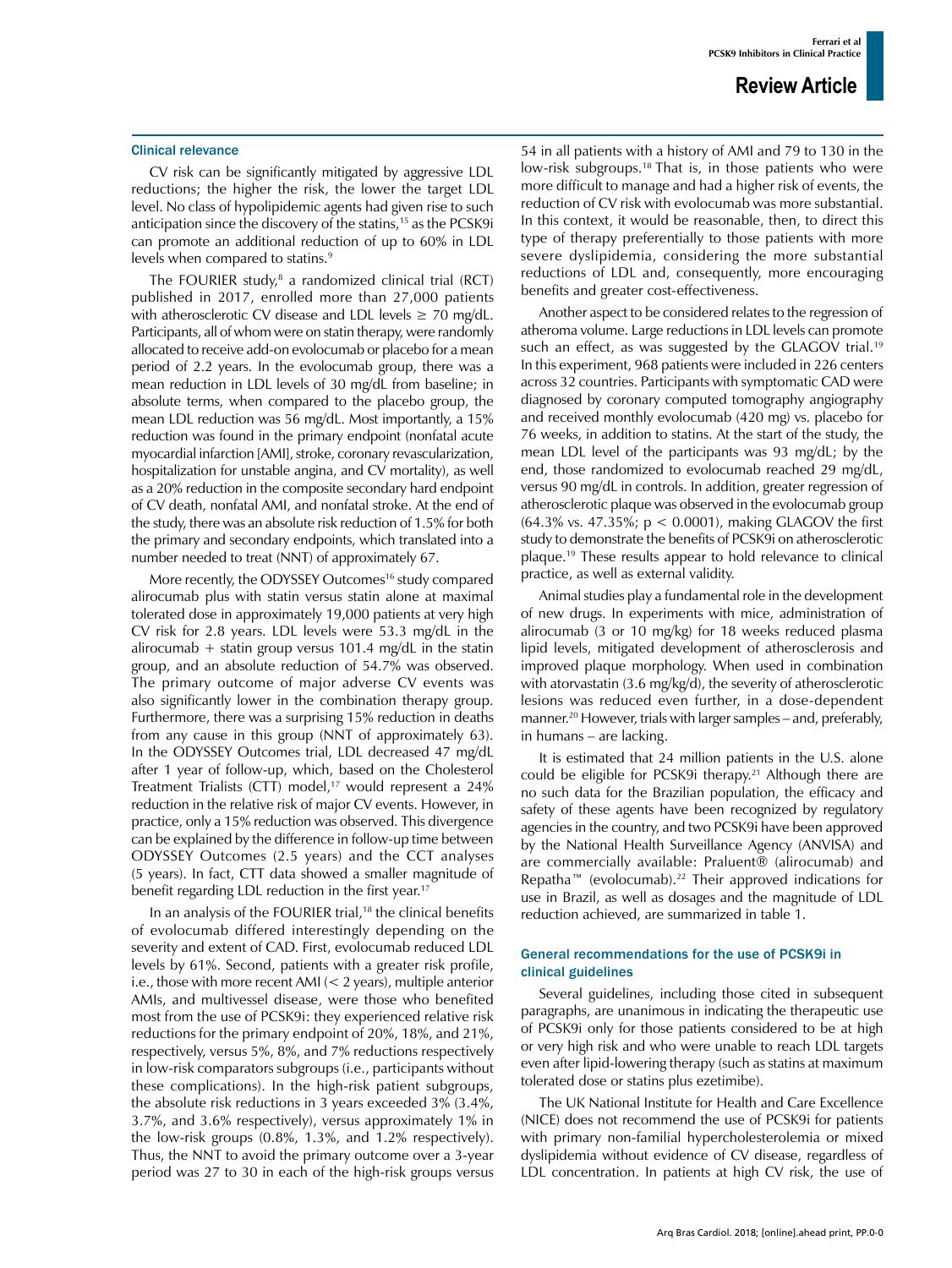# **Review Article**

### **Table 1 – Indications for PCSK9i use in Brazil, according to the Brazilian Guideline on Dyslipidemia.24**

#### **Patients at high risk of a CV event**

On treatment with statins at the highest tolerated dose

Statin or statin + ezetimibe therapy

Statin-intolerant or has not met recommended LDL or non-HDL goals

| Evolocumab (Repatha™)                                                                                                              | Alirocumab (Praluent®)                                                                                                                                                          |
|------------------------------------------------------------------------------------------------------------------------------------|---------------------------------------------------------------------------------------------------------------------------------------------------------------------------------|
| 140 mg by subcutaneous injection every 2 weeks or 420 mg once a month<br>Both doses reduce LDL by approximately 60%. <sup>25</sup> | 75 mg or 150 mg by subcutaneous injection every 2 weeks<br>The 75-mg and 150-mg doses are associated with average LDL reductions of 45%<br>and 60%, respectively. <sup>25</sup> |



**Figure 1 –** *Mechanisms of PCSK9 involvement in LDL metabolism.*

PCSK9i is recommended only if the LDL concentration is persistently above 4.0 mmol/L (approximately 154 mg/dL). If the patient is considered to be at very high CV risk, PCSK9i therapy is recommended only if the LDL concentration is persistently above 3.5 mmol/L (approximately 135 mg/dL).<sup>23</sup>

In contrast, the updated Brazilian Guidelines for Dyslipidemias and Prevention of Atherosclerosis<sup>24</sup> adopted a much less conservative addendum. In those patients at high risk for CV disease, the therapeutic goal of LDL should be below 70 mg/dL, while in those considered at very high risk CV, the goal is to reach LDL levels below 50 mg/dL. Accordingly, the 2017 consensus of the American College of Cardiology states that, for patients at higher risk (such as those with acute coronary syndrome or with multivessel CAD), a target LDL level of < 50 mg/dL can be considered.25 The *American Association of Clinical Endocrinologists*/American College of Endocrinology statement recommends a target LDL level < 55 mg/dL for: a) patients with progressive atherosclerotic CV disease; b) patients with atherosclerotic CV disease in association with diabetes and/or stage 3 or 4 chronic kidney disease; c) patients with heterozygous familial hypercholesterolemia (HF); and d) those with premature atherosclerotic CV disease.

In turn, the *European Society of Cardiology*/*European Atherosclerosis Society* Task *Force* recommends PCSK9i therapy when LDL is  $\geq 140$  mg/dL and the patient is already on combined statin and ezetimibe therapy; or when LDL is ≥ 100 mg/dL in cases of rapid progression of atherosclerotic CV disease.26 In these individuals, PCSK9i therapy is recommended with a target LDL level  $<$  70 mg/DL.<sup>27</sup>

#### Patients with and without diabetes mellitus

Preclinical and clinical epidemiological studies have revealed an association of PCSK9 levels with insulin resistance and the risk of developing type 2 diabetes mellitus (DM2).<sup>28,29</sup> Although genetic study findings have been contradictory, there seems to be a positive association between levels of PCSK9 and the incidence of DM2.<sup>28</sup> The Dallas Heart Study found that PCSK9 levels were significantly higher in patients with DM2.<sup>29</sup> Regular use of statins and fibrates may increase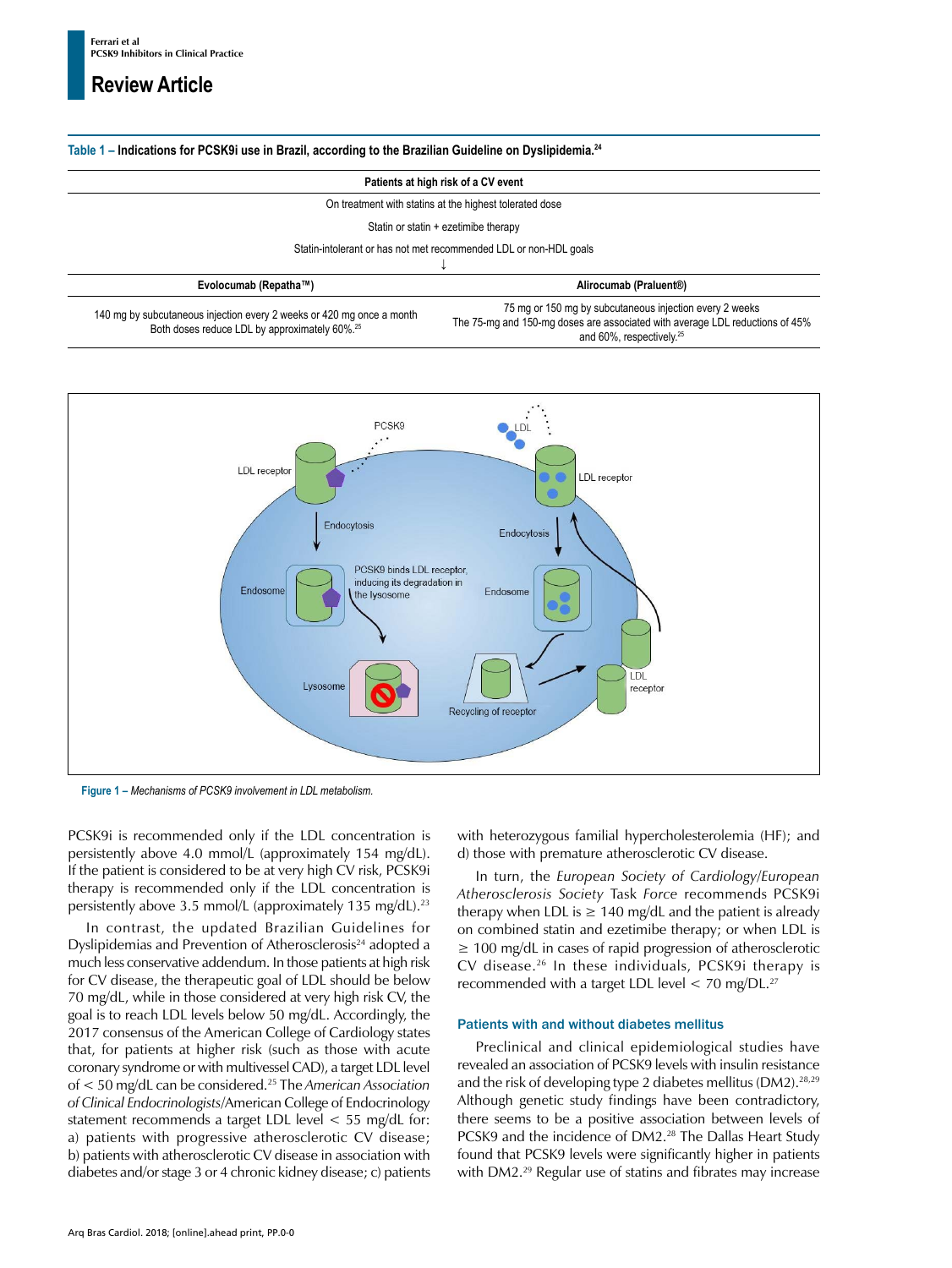plasma levels of PCSK9,<sup>30,31</sup> with the latter potentially raising levels by up to 25%.<sup>31</sup> This fact should be taken into account.

Statins themselves may also increase the incidence of DM2. A meta-analysis including more than 91,000 patients followed up for 4 years found a 9% increase in the risk of DM2 with the use of statins.<sup>32</sup> In fact, data show that the gain in function in the LDL receptor gene is capable of impairing the insulin-secreting capacity of the pancreatic beta-cells.<sup>33</sup> Thus, it is only natural that upregulation of LDL receptors with the use of PCSK9i might induce a decline in insulin release, thus facilitating development of new-onset DM2. Following this reasoning, a meta-analysis that evaluated short-term therapy with PCSK9i (1.5 years) found a small, but significant increase in plasma glucose and glycated hemoglobin levels. Moreover, this increase was proportional to the reduction in LDL, but was not enough to cause an impact on the emergence of new cases of DM2.34

The safety of PCSK9i therapy has also been assessed. In a pre-specified meta-analysis of the FOURIER trial, the efficacy and safety of evolocumab was investigated in patients with and without DM2, in addition to the effect of evolocumab on blood glucose and on the risk of developing DM2.35 Of those individuals already living with DM2, 8,000 had available data and 25% were on insulin. Among patients without the disease, 38% had prediabetes and 22% were normoglycemic. Both groups were homogeneous in terms of statin therapy, with 70% on maximal doses.<sup>35</sup> Evolocumab therapy significantly reduced CV risk in both groups, and did not increase the risk of recent-onset DM2; there was no worsening in blood glucose levels. These data suggest that evolocumab therapy is safe and effective in patients with atherosclerotic disease. Furthermore, the number needed to prevent a primary CV event over a 3-year period among DM2 patients was only 37. Therefore, the use of PCSK9i in patients with atherosclerotic CV disease and DM2 can be particularly attractive from the point of view of cost-benefit.<sup>35</sup>

### Possible anti-inflammatory mechanisms and pleiotropic effects

The potential for anti-inflammatory action by PCSK9i is unclear. Unlike therapy with statins, there is no evidence of a potential role of PCSK9i in reducing C-reactive protein (CRP) levels, especially when measured by high-sensitivity methods (hsCRP). Two recent meta-analyses that evaluated approximately 7,000 patients<sup>36,37</sup> did not confirm this hypothesis.

Although the relationship between PCSK9 and carotid intima-media thickness in healthy patients is controversial, it may play a direct role in the inflammatory process, contributing to atherosclerotic disease through LDL-independent mechanisms.38 Whether these monoclonal antibodies interact with other pathways to induce an anti-inflammatory response is still unclear, and warrants further investigation.

The relationship between serum levels of PCSK9 and atherosclerotic plaque characteristics has also been studied. *Virtual*-*histology intravascular ultrasound* (VH-*IVUS*) was used to analyze 581 patients with CAD,<sup>39</sup> and higher levels of PCSK9 were found to be associated with a greater fraction and amount of central necrotic tissue in coronary atherosclerosis, independent of LDL levels and statin therapy.39 Therefore, PCSK9 seems to play a role that goes far beyond regulation of LDL.

In another sub-analysis of the FOURIER trial,<sup>40</sup> evolocumab acted effectively against initial inflammatory risk in 27,564 patients at high CV risk. It bears stressing that the relative benefit of therapy with this drug for the prevention of CV events was independent of baseline CRP levels. Although those patients with higher hsCRP levels exhibited greater susceptibility to CV events, they were also those who tended to derive the greatest absolute benefit from evolocumab therapy.<sup>40</sup>

Evidence suggests that vascular smooth muscle cells produce higher amounts of PCSK9 compared to endothelial cells, especially in an inflammatory microenvironment. In those regions where there is lower shear stress (i.e., force of blood friction against the arterial intima), PCSK9 expression is increased in smooth-muscle cells. Moreover, oxidized LDL appears to be implicated in the regulation of PCSK9 expression by modulating the secretion of pro-inflammatory cytokines, such as interleukin-1 (IL-1), interleukin-6 (IL-6), and tumor necrosis factor alpha (TNF-α).<sup>41</sup> Corroborating these findings, Ricci et al. $42$  tested the hypothesis of a relationship between PCSK9 and pro-inflammatory effects in macrophages. The authors initially performed a series of experiments with macrophages derived from the human monocytes cell line THP-1, incubated with increasing concentrations of recombinant human PCSK9. A positive correlation was observed between levels of PCSK9 and inflammatory response in macrophages, inducing expression of TNF- $\alpha$ , IL-1, IL-6, as well as chemokines such as *monocyte chemoattractant protein*-*1* (MCP-1). In addition, an inflammatory response was observed when THP-1 macrophages were co-cultured with HepG2 cells overexpressing PCSK9.42 This provides additional evidence of a pro-inflammatory effect of PCSK9.

Recently, Bernelot Moens et al.<sup>43</sup> evaluated the responses to PCSK9i in monocytes (key mediators of the inflammatory process) of patients with FH who were not on statins due to muscle pain. Several pro-inflammatory and migratory alterations were observed in these monocytes. After 6 months of treatment with PCSK9i, the migratory capacity of monocytes, their lipid content, and their inflammatory responsiveness decreased to levels observed in FH patients on stable statin therapy. The reduction in lipid content with the use of PCSK9i attenuated the pro-inflammatory phenotype of monocytes.<sup>43</sup> These findings are important, because they emphasize that other mediators beyond CRP are involved in inflammation.

Finally, it should be emphasized that the PCSK9i agents have pleiotropic effects, and that their use may have other therapeutic actions, in addition to their already-established hypolipidemic activity.

### **Safety**

In 2012, the U.S. Food and Drug Administration (FDA) issued an alert on the potential adverse effects of statin treatment.44 Two years later, the FDA asked PCSK9i developers to assess possible adverse events of these drugs in different studies, with special attention to the emergence of new cases of cognitive deficit.45 This recommendation was based on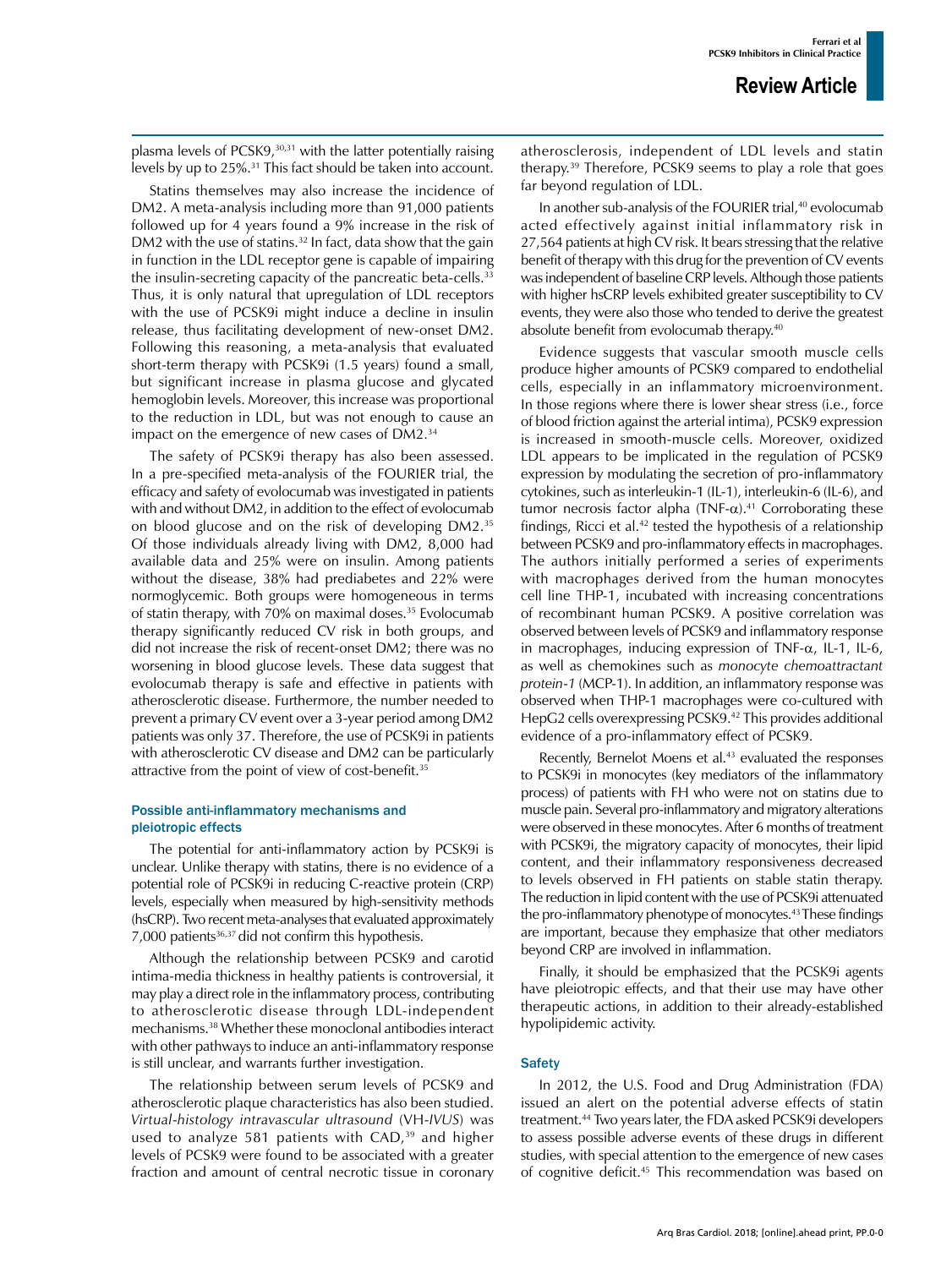# **Review Article**

some reports that warned of a possible increase in the risk of neurocognitive events with the use of PCSK9i. Indeed, there is some biological plausibility to support the argument that a very sharp reduction in lipids can negatively impact cognitive function, regardless of the ability of the drug to cross the blood-brain barrier.<sup>46,47</sup>

To date, the leading assessment of the risk of cognitive deficits with the use of a PCSK9i (evolocumab) plus statin as compared to placebo plus statin is the EBBINGHAUS trial,<sup>48</sup> which randomized 1,974 patients. The subjects had a mean age of 63 years and were followed up for approximately 19 months. All completed the Cambridge Neuropsychological Test Automated Battery at 6, 12, and 24 months. No difference was observed between the groups in terms of cognitive function, scores on the cognitive function battery, or in subjective self-assessment of daily cognitive ability.<sup>48</sup>

In a pre-specified secondary analysis of the FOURIER study, Giugliano et al.49 analyzed approximately 26,000 patients, with special attention to the relationship between the LDL concentration reached at 4 weeks and subsequent CV outcomes. There was no reduction in safety with very low LDL concentrations over an average of 2 years.

In the MENDEL-2<sup>50</sup> study, a large trial of evolocumab monotherapy, there was a rapid and marked decrease in levels of LDL and apolipoprotein B over 12 weeks in comparison with the placebo or ezetimibe group. LDL reductions in excess of 50% were reported in 72% of patients who received evolocumab. Severe adverse effects occurred at comparable rates across groups. In addition, injection-site reactions were infrequent with evolocumab and did not differ between groups. Biweekly and monthly evolocumab administration yielded comparable reductions in LDL levels, with good tolerability and safety.<sup>50</sup>

The LAPLACE-2<sup>51</sup> study compared evolocumab versus ezetimibe versus placebo in patients with hypercholesterolemia who were receiving stable doses of statins. Adverse events were similar in the three groups (36% of patients treated with statin plus evolocumab, 40% of those who received statin plus ezetimibe, and 39% of those who received statin plus placebo); musculoskeletal symptoms and headache were the most common. Intolerable adverse events that resulted in discontinuation of treatment occurred in only 1.9%, 1.8%, and 2.2% of participants in the evolocumab, ezetimibe, and placebo groups, respectively. Severe adverse events were reported in 2.1% of the patients treated with evolocumab, 0.9% of those treated with ezetimibe, and 2.3% of those in the control group. Neurocognitive events were reported in only 1 patient treated with evolocumab, compared with 3 patients treated with ezetimibe and no patients in the control groups. It bears stressing that the study was conducted for a short period (3 months) and, despite some adverse events, the benefits seemed to outweigh the risk of PCSK9i therapy.51

The GAUSS-2<sup>52</sup> study evaluated evolocumab versus ezetimibe in statin-intolerant dyslipidemic patients over 3 months. The rate of adverse events leading to treatment discontinuation was 8% in the evolocumab group – lower than in the ezetimibe arm (13%). Muscle pain occurred in only 8% of patients treated with evolocumab, versus 18% of those treated with ezetimibe. Discontinuation due to musculoskeletal side effects occurred in 5% of patients the evolocumab group, again a rate numerically lower than in the ezetimibe group  $(6\%)$ .<sup>52</sup> In the GAUSS-3 study,<sup>53</sup> patients who were intolerant to statins were treated with evolocumab 420 mg (with placebo ezetimibe) or ezetimibe 10 mg per day (with placebo evolocumab). Myalgia was reported by approximately 29% of patients treated with ezetimibe and 21% of those treated with evolocumab. However, muscular symptoms leading to discontinuation were very infrequent in the evolocumab group, occurring in only 1 out of 145 treated patients.53 This seems very relevant, as it suggests that PCSK9i therapy can be used successfully in people with statin intolerance.

Interestingly, subjects with null mutation of the PCSK9 gene have been described. A U.S. woman inherited a mutation from her father and another from her mother which effectively eliminated PCSK9 function.<sup>54</sup> Her lifetime average LDL levels were only 14 mg/dL and, more importantly, she seems to lead a healthy life. In other words, even in a setting of marked reduction of LDL to extraordinarily low levels due to a genetic mutation, there is no evidence of any relevant harm to the overall health of the individual.

Another factor that is worthy of note is measurement of vitamin E levels. It is known that lipoproteins are involved in vitamin E transport,<sup>55</sup> and are necessary for steroidogenesis. Therefore, when levels of LDL are extremely low, vitamin E measurement – and, possibly, supplementation – seems necessary.<sup>56</sup> In fact, data from the DESCARTES<sup>57</sup> study showed that the substantial reduction in LDL in patients treated with evolocumab also reduced their levels of vitamin E. Nevertheless, there was no alteration in tissue levels of vitamin E, and the reduction was not clinically significant. Furthermore, there is no evidence of compromised synthesis of steroid, adrenal, or gonadal hormones, even in patients with extremely low LDL.<sup>57</sup> Overall, these data support that even very low concentrations of LDL by inhibition of PCSK9 do not translate into increased risk. In addition to these results, preliminary data from an analysis of nearly 3,000 patients enrolled in the DESCARTES and OSLER-1 studies showed no increase in adverse events and no cases of hemorrhagic stroke among patients with LDL levels below 40 or 25 mg/dL.<sup>50</sup>

Two open-label extensions of the FOURIER study, designed to evaluate the long-term safety of evolocumab in approximately 6,600 patients, are underway.<sup>49</sup> These results will certainly provide clearer evidence on the safety profile of PCSK9i.

### Cost-effectiveness

Despite current evidence supporting the superiority of PCSK9i in the reduction of LDL concentrations in comparison to statins and ezetimibe, the cost-effectiveness ratio cannot be ignored. Estimates suggest that use of these agents is associated with significant expenditures for patients in different scenarios: a) €78,485.00 for those with a family history of hypercholesterolemia alone; b) €176,735.00 for those with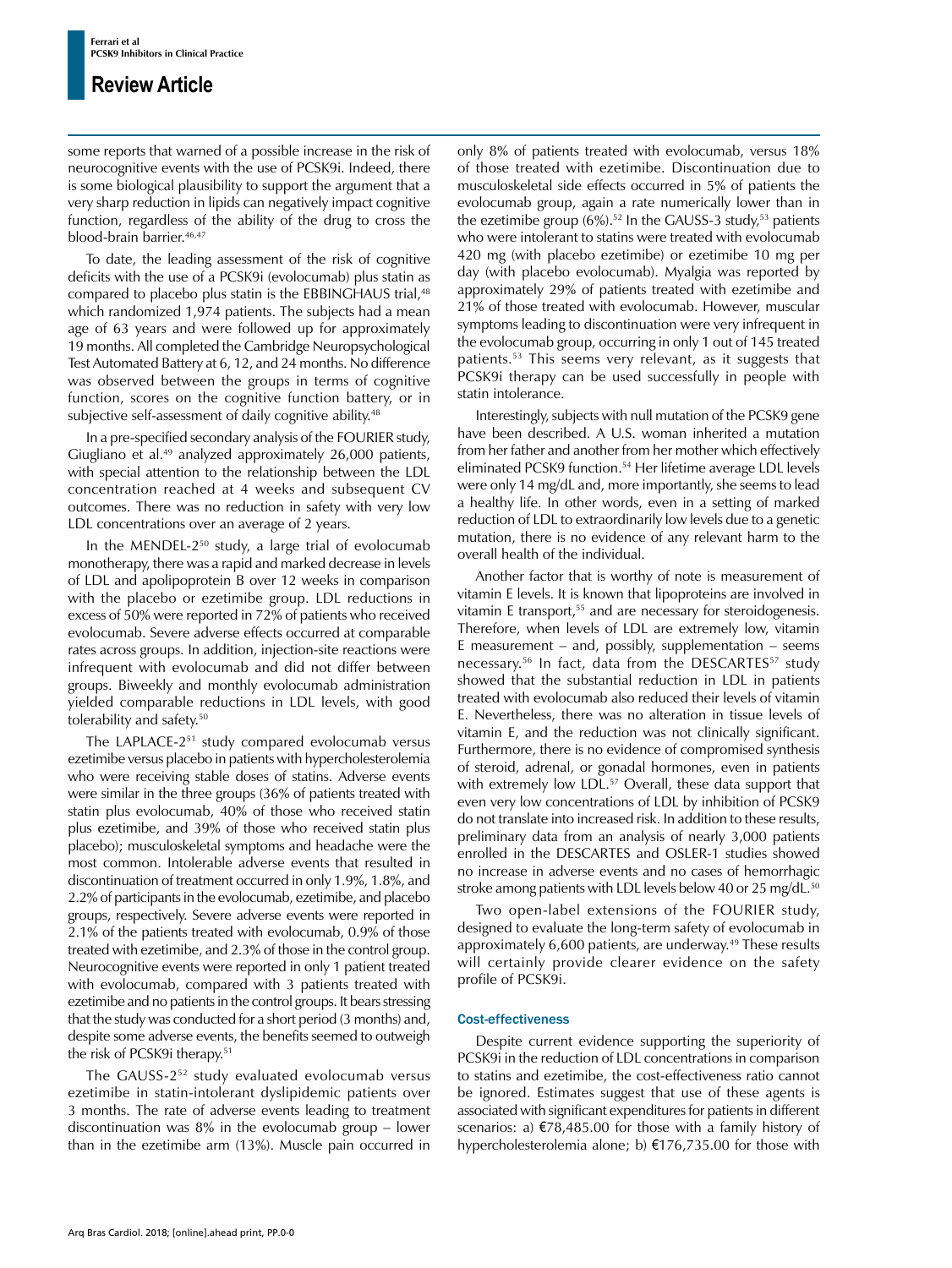10-year CV risk >30%; and c)  $€295,543.00$  for patients with established CV disease and DM2, all per quality-adjusted life-year (QALY) gained.<sup>58</sup> Additionally, the estimated annual cost of treatment is US\$14,000.00.59 This becomes particularly important when considering the (implicit and estimated) willingness-to-pay threshold in Brazilian, which seems to fluctuate between R\$25,000.00 and R\$185,000.00 per QALY.60 Cost-effectiveness ratio and cost-utility ratio estimates indicate values much higher than the Brazilian thresholds, and, at least for the prospect of third-party payers, these drugs will have to spend some time on the market before their prices decline enough for consideration. According to Moore's curve, when a new technology is incorporated, there is a non-negligible gap in time for a reduction in estimated price (e.g., 60% to 70% of the current value).<sup>61-63</sup> Therefore, it is important to evaluate the cost-effectiveness and cost-utility of PCSK9i and their market prices before they can be recommended as a therapeutic option – at this time, still from the patient perspective alone.

### Final considerations

Since the discovery of their effect on LDL levels, PCSK9i have been an object of great research interest. The clear association between CV risk factors and the significant reduction in LDL obtained with their use are guiding the development of novel algorithms for the treatment of dyslipidemias and CV diseases as a whole.

Major advances in the treatment of CAD have been achieved in recent decades. Among them, the greater understanding of the importance of LDL as a causal factor was particularly relevant. The results of the RCTs described in this paper have provided the evidence base for the use of PCSK9i and indications for the use of these drugs, as well as the LDL targets to be achieved. Each patient should have their risk adequately assessed, taking into account the cost-effectiveness of treatment and the most appropriate medications for their clinical condition. The inhibition of PCSK9 represents a novel approach to reducing LDL levels and preventing adverse

# **References**

- 1. [Schlatter RP,](https://www.ncbi.nlm.nih.gov/pubmed/?term=Schlatter RP%5BAuthor%5D&cauthor=true&cauthor_uid=28676042) [Hirakata VN](https://www.ncbi.nlm.nih.gov/pubmed/?term=Hirakata VN%5BAuthor%5D&cauthor=true&cauthor_uid=28676042), Polanczyk CA. Estimating the direct costs of ischemic heart disease: evidence from a teaching hospital in BRAZIL, a retrospective cohort study. [BMC Cardiovasc Disord.](https://www.ncbi.nlm.nih.gov/pubmed/28676042) 2017;17(1):180.
- 2. Ballantyne CM. Low-density lipoproteins and risk for coronary artery disease. [Am J Cardiol.](https://www.ncbi.nlm.nih.gov/pubmed/9819098) 1998;82(9A):3Q-12Q.
- 3. [Chaudhary R,](https://www.ncbi.nlm.nih.gov/pubmed/?term=Chaudhary R%5BAuthor%5D&cauthor=true&cauthor_uid=28787217) [Mathew D,](https://www.ncbi.nlm.nih.gov/pubmed/?term=Mathew D%5BAuthor%5D&cauthor=true&cauthor_uid=28787217) [Bliden K,](https://www.ncbi.nlm.nih.gov/pubmed/?term=Bliden K%5BAuthor%5D&cauthor=true&cauthor_uid=28787217) [Tantry US](https://www.ncbi.nlm.nih.gov/pubmed/?term=Tantry US%5BAuthor%5D&cauthor=true&cauthor_uid=28787217), Sharma T, Gesheff MG, et al. Low-density lipoprotein 4: a novel predictor of coronary artery disease severity. [Curr Med Res Opin.](https://www.ncbi.nlm.nih.gov/pubmed/28787217) 2017;33(11):1979-84.
- 4. [Khera AV,](https://www.ncbi.nlm.nih.gov/pubmed/?term=Khera AV%5BAuthor%5D&cauthor=true&cauthor_uid=28286336) Kathiresan S. Genetics of coronary artery disease: discovery, biology and clinical translation. [Nat Rev Genet.](https://www.ncbi.nlm.nih.gov/pubmed/28286336) 2017;18(6):331-44.
- 5. Kopin L, Lowenstein C. Dyslipidemia. Ann Intern Med. 2017; 167(11):ITC81-ITC96.
- 6. Sabatine MS. Advances in the treatment of dyslipidemia. [Cleve Clin J Med.](https://www.ncbi.nlm.nih.gov/pubmed/26974988) 2016;83(3):181-6.

CV outcomes in high-risk patients who have not achieved recommended levels of LDL despite the use of a maximally optimized therapeutic arsenal.

Finally, it is important to stress that the use of PCSK9i should not be indiscriminate, and that it is up to physicians to determine which patients will actually benefit from their use. On the other hand, high-risk patients and those who are intolerant to statins – and who can afford this therapy – certainly have in PCSK9i a treatment option that has so far proven to be safe and attractive.

# Acknowledgements

Financial support was provided by the Hospital de Clínicas de Porto Alegre Research and Event Incentive Fund (FIPE-HCPA).

# Author contributions

Conception and design of the research: Ferrari F, Moriguchi EH; acquisition of data, analysis and interpretation of the data and writing of the manuscript: Ferrari F, Stein R, Motta MT, Moriguchi EH; critical revision of the manuscript for intellectual content: Stein R, Moriguchi EH.

### **Potential Conflict of Interest**

No potential conflict of interest relevant to this article was reported.

### **Sources of Funding**

There were no external funding sources for this study.

### **Study Association**

This study is not associated with any thesis or dissertation work.

### **Ethical approval and informed consent**

This article does not report on human or animal studies by any of the authors.

- 7. [Rodriguez F](https://www.ncbi.nlm.nih.gov/pubmed/?term=Rodriguez F%5BAuthor%5D&cauthor=true&cauthor_uid=27838727), [Harrington RA](https://www.ncbi.nlm.nih.gov/pubmed/?term=Harrington RA%5BAuthor%5D&cauthor=true&cauthor_uid=27838727). Cholesterol, cardiovascular risk, statins, PCSK9 inhibitors, and the future of LDL-C lowering. [JAMA.](https://www.ncbi.nlm.nih.gov/pubmed/27838727) 2016;316(19):1967-8.
- 8. [Sabatine MS, Giugliano RP, Keech AC, Honarpour N, Wiviott SD, Murphy](https://clinicaltrials.gov/ct2/bye/rQoPWwoRrXS9-i-wudNgpQDxudhWudNzlXNiZip9Ei7ym67VZR0JFR4VSR0VA6h9Ei4L3BUgWwNG0it.)  [SA, et al. Evolocumab and clinical outcomes in patients with cardiovascular](https://clinicaltrials.gov/ct2/bye/rQoPWwoRrXS9-i-wudNgpQDxudhWudNzlXNiZip9Ei7ym67VZR0JFR4VSR0VA6h9Ei4L3BUgWwNG0it.)  [disease. N Engl J Med. 2017;376\(18\):1713-22.](https://clinicaltrials.gov/ct2/bye/rQoPWwoRrXS9-i-wudNgpQDxudhWudNzlXNiZip9Ei7ym67VZR0JFR4VSR0VA6h9Ei4L3BUgWwNG0it.)
- 9. [Landmesser U](https://www.ncbi.nlm.nih.gov/pubmed/?term=Landmesser U%5BAuthor%5D&cauthor=true&cauthor_uid=29045644), [Chapman MJ](https://www.ncbi.nlm.nih.gov/pubmed/?term=Chapman MJ%5BAuthor%5D&cauthor=true&cauthor_uid=29045644), [Stock JK,](https://www.ncbi.nlm.nih.gov/pubmed/?term=Stock JK%5BAuthor%5D&cauthor=true&cauthor_uid=29045644) [Amarenco P](https://www.ncbi.nlm.nih.gov/pubmed/?term=Amarenco P%5BAuthor%5D&cauthor=true&cauthor_uid=29045644), [Belch JJF,](https://www.ncbi.nlm.nih.gov/pubmed/?term=Belch JJF%5BAuthor%5D&cauthor=true&cauthor_uid=29045644) [Borén J,](https://www.ncbi.nlm.nih.gov/pubmed/?term=Bor%C3%A9n J%5BAuthor%5D&cauthor=true&cauthor_uid=29045644) et al. 2017 Update of ESC/EAS Task Force on practical clinical guidance for proprotein convertase subtilisin/kexin type 9 inhibition in patients with atherosclerotic cardiovascular disease or in familial hypercholesterolaemia. Eur Heart J. 2018;39(14):1131-43.
- 10. Faludi AA, Izar MCO, Saraiva JFK, Chacra APM, Bianco HT, Afiune A Neto, et al. Atualização da Diretriz Brasileira de Dislipidemias e Prevenção da Aterosclerose – 2017. Arq Bras Cardiol. 2017;109(2Supl.1):1-76.
- 11. [Chaudhary R](https://www.ncbi.nlm.nih.gov/pubmed/?term=Chaudhary R%5BAuthor%5D&cauthor=true&cauthor_uid=28289523), [Garg J,](https://www.ncbi.nlm.nih.gov/pubmed/?term=Garg J%5BAuthor%5D&cauthor=true&cauthor_uid=28289523) Shah N, Sumner A. PCSK9 inhibitors: a new era of lipid lowering therapy. [World J Cardiol.](https://www.ncbi.nlm.nih.gov/pubmed/28289523) 2017;9(2):76-91.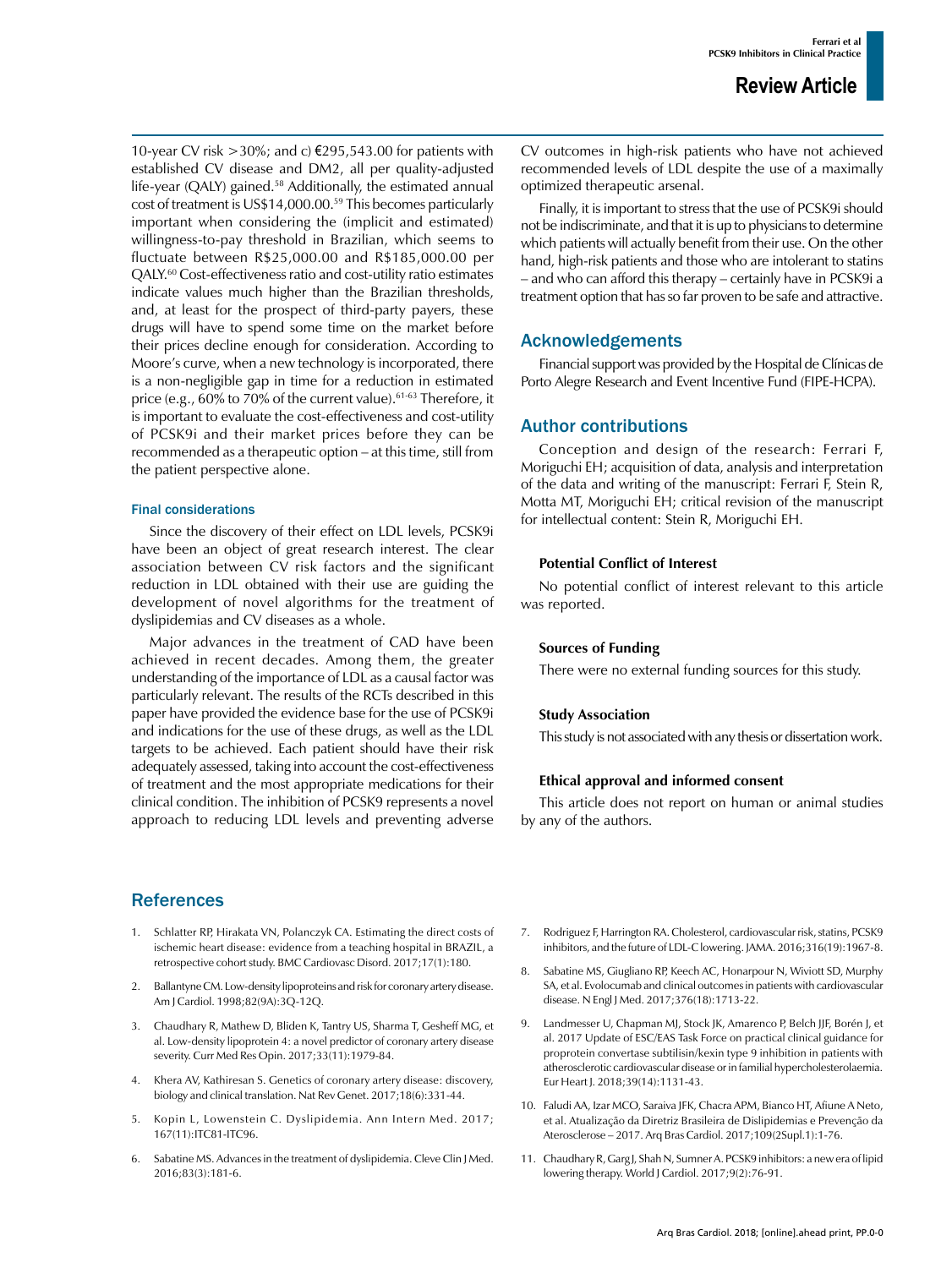# **Review Article**

- 12. [Stein EA,](https://www.ncbi.nlm.nih.gov/pubmed/?term=Stein EA%5BAuthor%5D&cauthor=true&cauthor_uid=24422577) [Raal F.](https://www.ncbi.nlm.nih.gov/pubmed/?term=Raal F%5BAuthor%5D&cauthor=true&cauthor_uid=24422577) Reduction of low-density lipoprotein cholesterol by monoclonal antibody inhibition of PCSK9. [Annu Rev Med.](https://www.ncbi.nlm.nih.gov/pubmed/24422577) 2014;65:417-31.
- 13. [Schmidt AF](https://www.ncbi.nlm.nih.gov/pubmed/?term=Schmidt AF%5BAuthor%5D&cauthor=true&cauthor_uid=28453187), [Pearce LS](https://www.ncbi.nlm.nih.gov/pubmed/?term=Pearce LS%5BAuthor%5D&cauthor=true&cauthor_uid=28453187), [Wilkins JT,](https://www.ncbi.nlm.nih.gov/pubmed/?term=Wilkins JT%5BAuthor%5D&cauthor=true&cauthor_uid=28453187) [Overington JP,](https://www.ncbi.nlm.nih.gov/pubmed/?term=Overington JP%5BAuthor%5D&cauthor=true&cauthor_uid=28453187) [Hingorani AD](https://www.ncbi.nlm.nih.gov/pubmed/?term=Hingorani AD%5BAuthor%5D&cauthor=true&cauthor_uid=28453187), [Casas JP](https://www.ncbi.nlm.nih.gov/pubmed/?term=Casas JP%5BAuthor%5D&cauthor=true&cauthor_uid=28453187). PCSK9 monoclonal antibodies for the primary and secondary prevention of cardiovascular disease. [Cochrane Database Syst Rev.](https://www.ncbi.nlm.nih.gov/pubmed/28453187) 2017 Apr 28;4:CD011748.
- 14. [Ridker PM](https://www.ncbi.nlm.nih.gov/pubmed/?term=Ridker PM%5BAuthor%5D&cauthor=true&cauthor_uid=18997196), [Danielson E](https://www.ncbi.nlm.nih.gov/pubmed/?term=Danielson E%5BAuthor%5D&cauthor=true&cauthor_uid=18997196), [Fonseca FA](https://www.ncbi.nlm.nih.gov/pubmed/?term=Fonseca FA%5BAuthor%5D&cauthor=true&cauthor_uid=18997196), [Genest J](https://www.ncbi.nlm.nih.gov/pubmed/?term=Genest J%5BAuthor%5D&cauthor=true&cauthor_uid=18997196), [Gotto AM Jr,](https://www.ncbi.nlm.nih.gov/pubmed/?term=Gotto AM Jr%5BAuthor%5D&cauthor=true&cauthor_uid=18997196) [Kastelein JJ](https://www.ncbi.nlm.nih.gov/pubmed/?term=Kastelein JJ%5BAuthor%5D&cauthor=true&cauthor_uid=18997196), et al. Rosuvastatin to prevent vascular events in men and women with elevated C-reactive protein. [N Engl J Med.](https://www.ncbi.nlm.nih.gov/pubmed/18997196) 2008;359(21):2195-207.
- 15. [Stossel TP.](https://www.ncbi.nlm.nih.gov/pubmed/?term=Stossel TP%5BAuthor%5D&cauthor=true&cauthor_uid=18805080) The discovery of statins. Cell. 2008;134(6):903-5.
- 16. American College of Cardiology. ODYSSEY Outcomes: Results Suggest Use of PCSK9 Inhibitor Reduces CV Events, LDL-C in ACS Patients [Internet]. Washington DC: American College of Cardiology; 2018. [citado 15 mar. 2018]. Disponível em: https://www.acc.org/latest-in-cardiology/ articles/2018/03/05/15/53/sat-9am-odyssey-outcomes-cv-outcomes-withalirocumab-after-acs-acc-2018.
- 17. Cholesterol Treatment Trialists' (CTT) Collaboration, Baigent C, Blackwell L, Emberson J, Holland LE, Reith C, et al. Efficacy and safety of more intensive lowering of LDL cholesterol: a meta-analysis of data from 170,000 participants in 26 randomised trials. Lancet. 2010;376(9753):1670-81.
- 18. Sabatine MS, De Ferrari GM, Giugliano RP, Huber K, Lewis BS, Ferreira J, et al. Clinical benefit of evolocumab by severity and extent of coronary artery disease. Circulation. 2018;138(8):756-766.
- 19. Nicholls SJ, Puri R, Anderson T, Ballantyne CM, Cho L, Kastelein JJ, et al. Effect of evolocumabe on progression of coronary disease in statin-treated patients: The GLAGOV randomized clinical trial. JAMA. 2016;316(22):2373-84.
- 20. Kühnast S, van der Hoorn JW, Pieterman EJ, van den Hoek AM, Sasiela WJ, Gusarova V, et al. Alirocumabe inhibits atherosclerosis, improves the plaque morphology, and enhances the effects of a statin. J Lipid Res. 2014;55(10):2103-12.
- 21. Choi J, Khan AM, Jarmin M, Goldenberg N, Glueck CJ, Wang P. Efficacy and safety of proprotein convertase subtilisin-kexin type 9 (PCSK9) inhibitors, alirocumabe and evolocumabe, a post-commercialization study. [Lipids](https://www.ncbi.nlm.nih.gov/pmc/articles/PMC5525304/) [Health Dis](https://www.ncbi.nlm.nih.gov/pmc/articles/PMC5525304/). 2017;16(1):141.
- 22. [Weintraub WS,](https://www.ncbi.nlm.nih.gov/pubmed/?term=Weintraub WS%5BAuthor%5D&cauthor=true&cauthor_uid=26689785) [Gidding SS](https://www.ncbi.nlm.nih.gov/pubmed/?term=Gidding SS%5BAuthor%5D&cauthor=true&cauthor_uid=26689785). PCSK9 inhibitors: a technology worth paying for? [Pharmacoeconomics.](https://www.ncbi.nlm.nih.gov/pubmed/26689785) 2016;34(3):217-20.
- 23. Mayor S. NICE recommends PCSK9 inhibitors for patients not responding to statins. BMJ. 2016 May 8;353:i2609.
- 24. Faludi AA, Izar MCO, Saraiva JFK, Chacra APM, Bianco HT, Afiune A Neto, et al. Atualização da Diretriz Brasileira de Dislipidemias e Prevenção da Aterosclerose - 2017. Arq Bras Cardiol. 2017;109(2 Supl.1):1-76.
- 25. Rosenson RS, Hegele RA, Fazio S, Cannon CP. The evolving future of PCSK9 inhibitors. J Am Coll Cardiol. 2018;72(3):314-29.
- 26. Baum SJ, Toth PP, Underberg JA, Jellinger P, Ross J, Wilemon K. PCSK9 inhibitor access barriers-issues and recommendations: improving the access process for patients, clinicians and payers. Clin Cardiol. 2017;40(4):243-54.
- 27. Landmesser U, John Chapman M, Farnier M, Gencer B, Gielen S, Hovingh GK, et al. European Society of Cardiology/European Atherosclerosis Society Task Force consensus statement on proprotein convertase subtilisin/ kexin type 9 inhibitors: practical guidance for use in patients at very high cardiovascular risk. Eur Heart J. 2017;38(29):2245-55.
- 28. [Momtazi AA,](https://www.ncbi.nlm.nih.gov/pubmed/?term=Momtazi AA%5BAuthor%5D&cauthor=true&cauthor_uid=28111330) [Banach M](https://www.ncbi.nlm.nih.gov/pubmed/?term=Banach M%5BAuthor%5D&cauthor=true&cauthor_uid=28111330), [Pirro M,](https://www.ncbi.nlm.nih.gov/pubmed/?term=Pirro M%5BAuthor%5D&cauthor=true&cauthor_uid=28111330) [Stein EA,](https://www.ncbi.nlm.nih.gov/pubmed/?term=Stein EA%5BAuthor%5D&cauthor=true&cauthor_uid=28111330) [Sahebkar A.](https://www.ncbi.nlm.nih.gov/pubmed/?term=Sahebkar A%5BAuthor%5D&cauthor=true&cauthor_uid=28111330) PCSK9 and diabetes: is there a link? [Drug Discov Today.](https://www.ncbi.nlm.nih.gov/pubmed/28111330) 2017;22(6):883-95.
- 29. [Lakoski SG,](https://www.ncbi.nlm.nih.gov/pubmed/?term=Lakoski SG%5BAuthor%5D&cauthor=true&cauthor_uid=19351729) [Lagace TA](https://www.ncbi.nlm.nih.gov/pubmed/?term=Lagace TA%5BAuthor%5D&cauthor=true&cauthor_uid=19351729), [Cohen JC](https://www.ncbi.nlm.nih.gov/pubmed/?term=Cohen JC%5BAuthor%5D&cauthor=true&cauthor_uid=19351729), [Horton JD,](https://www.ncbi.nlm.nih.gov/pubmed/?term=Horton JD%5BAuthor%5D&cauthor=true&cauthor_uid=19351729) [Hobbs HH](https://www.ncbi.nlm.nih.gov/pubmed/?term=Hobbs HH%5BAuthor%5D&cauthor=true&cauthor_uid=19351729). Genetic and metabolic determinants of plasma PCSK9 levels. [J Clin Endocrinol Metab.](https://www.ncbi.nlm.nih.gov/pubmed/19351729) 2009;94(7):2537-43.
- 30. [Welder G](https://www.ncbi.nlm.nih.gov/pubmed/?term=Welder G%5BAuthor%5D&cauthor=true&cauthor_uid=20525997), [Zineh I,](https://www.ncbi.nlm.nih.gov/pubmed/?term=Zineh I%5BAuthor%5D&cauthor=true&cauthor_uid=20525997) [Pacanowski MA](https://www.ncbi.nlm.nih.gov/pubmed/?term=Pacanowski MA%5BAuthor%5D&cauthor=true&cauthor_uid=20525997), [Troutt JS](https://www.ncbi.nlm.nih.gov/pubmed/?term=Troutt JS%5BAuthor%5D&cauthor=true&cauthor_uid=20525997), [Cao G](https://www.ncbi.nlm.nih.gov/pubmed/?term=Cao G%5BAuthor%5D&cauthor=true&cauthor_uid=20525997), [Konrad RJ.](https://www.ncbi.nlm.nih.gov/pubmed/?term=Konrad RJ%5BAuthor%5D&cauthor=true&cauthor_uid=20525997) High-dose atorvastatin causes a rapid sustained increase in human serum PCSK9 and disrupts its correlation with LDL cholesterol. [J Lipid Res.](https://www.ncbi.nlm.nih.gov/pubmed/20525997) 2010;51(9):2714-21.
- 31. [Konrad RJ,](https://www.ncbi.nlm.nih.gov/pubmed/?term=Konrad RJ%5BAuthor%5D&cauthor=true&cauthor_uid=21352602) [Troutt JS,](https://www.ncbi.nlm.nih.gov/pubmed/?term=Troutt JS%5BAuthor%5D&cauthor=true&cauthor_uid=21352602) [Cao G](https://www.ncbi.nlm.nih.gov/pubmed/?term=Cao G%5BAuthor%5D&cauthor=true&cauthor_uid=21352602). Effects of currently prescribed LDL-C-lowering drugs on PCSK9 and implications for the next generation of LDL-C-lowering agents. [Lipids Health Dis.](https://www.ncbi.nlm.nih.gov/pubmed/21352602) 2011 Feb 28;10:38.
- 32. Sattar N, Preiss D, Murray HM, Welsh P, Buckley BM, de Craen AJ, et al. Statins and risk of incident diabetes: a collaborative meta-analysis of randomised statin trials. Lancet. 2010;375(9716):735-42.
- 33. [Roehrich ME,](https://www.ncbi.nlm.nih.gov/pubmed/?term=Roehrich ME%5BAuthor%5D&cauthor=true&cauthor_uid=12594227) [Mooser V,](https://www.ncbi.nlm.nih.gov/pubmed/?term=Mooser V%5BAuthor%5D&cauthor=true&cauthor_uid=12594227) [Lenain V](https://www.ncbi.nlm.nih.gov/pubmed/?term=Lenain V%5BAuthor%5D&cauthor=true&cauthor_uid=12594227), [Herz J,](https://www.ncbi.nlm.nih.gov/pubmed/?term=Herz J%5BAuthor%5D&cauthor=true&cauthor_uid=12594227) [Nimpf J,](https://www.ncbi.nlm.nih.gov/pubmed/?term=Nimpf J%5BAuthor%5D&cauthor=true&cauthor_uid=12594227) [Azhar S,](https://www.ncbi.nlm.nih.gov/pubmed/?term=Azhar S%5BAuthor%5D&cauthor=true&cauthor_uid=12594227) et al. Insulinsecreting beta-cell dysfunction induced by human lipoproteins. [J Biol Chem.](https://www.ncbi.nlm.nih.gov/pubmed/12594227) 2003;278(20):18368-75.
- 34. [de Carvalho LSF](https://www.ncbi.nlm.nih.gov/pubmed/?term=de Carvalho LSF%5BAuthor%5D&cauthor=true&cauthor_uid=29180351), [Campos AM,](https://www.ncbi.nlm.nih.gov/pubmed/?term=Campos AM%5BAuthor%5D&cauthor=true&cauthor_uid=29180351) [Sposito AC](https://www.ncbi.nlm.nih.gov/pubmed/?term=Sposito AC%5BAuthor%5D&cauthor=true&cauthor_uid=29180351). Proprotein convertase subtilisin/ kexin type 9 (PCSK9) inhibitors and incident type 2 diabetes: a systematic review and meta-analysis with over 96,000 patient-years. [Diabetes Care.](https://www.ncbi.nlm.nih.gov/pubmed/29180351) 2018;41(2):364-67.
- 35. [Sabatine MS,](https://www.ncbi.nlm.nih.gov/pubmed/?term=Sabatine MS%5BAuthor%5D&cauthor=true&cauthor_uid=28927706) [Leiter LA,](https://www.ncbi.nlm.nih.gov/pubmed/?term=Leiter LA%5BAuthor%5D&cauthor=true&cauthor_uid=28927706) [Wiviott SD](https://www.ncbi.nlm.nih.gov/pubmed/?term=Wiviott SD%5BAuthor%5D&cauthor=true&cauthor_uid=28927706), [Giugliano RP,](https://www.ncbi.nlm.nih.gov/pubmed/?term=Giugliano RP%5BAuthor%5D&cauthor=true&cauthor_uid=28927706) [Deedwania P,](https://www.ncbi.nlm.nih.gov/pubmed/?term=Deedwania P%5BAuthor%5D&cauthor=true&cauthor_uid=28927706) [De Ferrari](https://www.ncbi.nlm.nih.gov/pubmed/?term=De Ferrari GM%5BAuthor%5D&cauthor=true&cauthor_uid=28927706) [GM](https://www.ncbi.nlm.nih.gov/pubmed/?term=De Ferrari GM%5BAuthor%5D&cauthor=true&cauthor_uid=28927706), et al. Cardiovascular safety and efficacy of the PCSK9 inhibitor evolocumabe in patients with and without diabetes and the effect of evolocumabe on glycaemia and risk of new-onset diabetes: a prespecified analysis of the FOURIER randomised controlled trial. [Lancet Diabetes](https://www.ncbi.nlm.nih.gov/pubmed/28927706) [Endocrinol.](https://www.ncbi.nlm.nih.gov/pubmed/28927706) 2017;5(12):941-50.
- 36. Sahebkar A, Di Giosia P, Stamerra CA, Grassi D, Pedone C, Ferretti G, et al. Effect of monoclonal antibodies to PCSK9 on high-sensitivity C-reactive protein levels: a meta-analysis of 16 randomized controlled treatment arms. Br J Clin Pharmacol. 2016;81(6):1175-90.
- 37. Cao YX, Li S, Liu HH, Li JJ. Impact of PCSK9 monoclonal antibodies on circulating hs-CRP levels: a systematic review and meta-analysis of randomised controlled trials. BMJ Open. 2018;8(9):e022348.
- 38. Urban D, Poss J, Bohm M, Laufs U. Targeting the proprotein convertase subtilisin/kexin type 9 for the treatment of dyslipidemia and atherosclerosis. J Am Coll Cardiol. 2013;62(16):1401-8.
- 39. [Cheng JM](https://www.ncbi.nlm.nih.gov/pubmed/?term=Cheng JM%5BAuthor%5D&cauthor=true&cauthor_uid=27015246), [Oemrawsingh RM](https://www.ncbi.nlm.nih.gov/pubmed/?term=Oemrawsingh RM%5BAuthor%5D&cauthor=true&cauthor_uid=27015246), [Garcia-Garcia HM,](https://www.ncbi.nlm.nih.gov/pubmed/?term=Garcia-Garcia HM%5BAuthor%5D&cauthor=true&cauthor_uid=27015246) [Boersma E](https://www.ncbi.nlm.nih.gov/pubmed/?term=Boersma E%5BAuthor%5D&cauthor=true&cauthor_uid=27015246), [van Geuns RJ](https://www.ncbi.nlm.nih.gov/pubmed/?term=van Geuns RJ%5BAuthor%5D&cauthor=true&cauthor_uid=27015246), [Serruys PW](https://www.ncbi.nlm.nih.gov/pubmed/?term=Serruys PW%5BAuthor%5D&cauthor=true&cauthor_uid=27015246), et al. PCSK9 in relation to coronary plaque inflammation: results of the ATHEROREMO-IVUS study. [Atherosclerosis.](https://www.ncbi.nlm.nih.gov/pubmed/27015246) 2016 May;248:117-22.
- 40. Bohula EA, Giugliano RP, Leiter LA, Verma S, Park JG, Sever OS, et al. Inflammatory and cholesterol risk in the FOURIER trial. Circulation. 2018;138(2):131-40.
- 41. [Liberale L](https://www.ncbi.nlm.nih.gov/pubmed/?term=Liberale L%5BAuthor%5D&cauthor=true&cauthor_uid=28260498), [Montecucco F](https://www.ncbi.nlm.nih.gov/pubmed/?term=Montecucco F%5BAuthor%5D&cauthor=true&cauthor_uid=28260498), [Camici GG,](https://www.ncbi.nlm.nih.gov/pubmed/?term=Camici GG%5BAuthor%5D&cauthor=true&cauthor_uid=28260498) [Dallegri F,](https://www.ncbi.nlm.nih.gov/pubmed/?term=Dallegri F%5BAuthor%5D&cauthor=true&cauthor_uid=28260498) [Vecchie A](https://www.ncbi.nlm.nih.gov/pubmed/?term=Vecchie A%5BAuthor%5D&cauthor=true&cauthor_uid=28260498), Carbone F, et al. Treatment with proprotein convertase subtilisin/kexin type 9 (PCSK9) inhibitors to reduce cardiovascular inflammation and outcomes. [Curr Med](https://www.ncbi.nlm.nih.gov/pubmed/28260498) [Chem.](https://www.ncbi.nlm.nih.gov/pubmed/28260498) 2017;24(14):1403-16.
- 42. [Ricci C,](https://www.ncbi.nlm.nih.gov/pubmed/?term=Ricci C%5BAuthor%5D&cauthor=true&cauthor_uid=29396513) Ruscica M, [Camera M](https://www.ncbi.nlm.nih.gov/pubmed/?term=Camera M%5BAuthor%5D&cauthor=true&cauthor_uid=29396513), [Rossetti L](https://www.ncbi.nlm.nih.gov/pubmed/?term=Rossetti L%5BAuthor%5D&cauthor=true&cauthor_uid=29396513), [Macchi C,](https://www.ncbi.nlm.nih.gov/pubmed/?term=Macchi C%5BAuthor%5D&cauthor=true&cauthor_uid=29396513) Colciago A, et al. PCSK9 induces a pro-inflammatory response in macrophages. [Sci Rep.](https://www.ncbi.nlm.nih.gov/pubmed/29396513) 2018;8(1):2267.
- 43. [Bernelot Moens SJ,](https://www.ncbi.nlm.nih.gov/pubmed/?term=Bernelot Moens SJ%5BAuthor%5D&cauthor=true&cauthor_uid=28329114) [Neele AE,](https://www.ncbi.nlm.nih.gov/pubmed/?term=Neele AE%5BAuthor%5D&cauthor=true&cauthor_uid=28329114) [Kroon J](https://www.ncbi.nlm.nih.gov/pubmed/?term=Kroon J%5BAuthor%5D&cauthor=true&cauthor_uid=28329114), [van der Valk FM](https://www.ncbi.nlm.nih.gov/pubmed/?term=van der Valk FM%5BAuthor%5D&cauthor=true&cauthor_uid=28329114), [Van den Bossche](https://www.ncbi.nlm.nih.gov/pubmed/?term=Van den Bossche J%5BAuthor%5D&cauthor=true&cauthor_uid=28329114) [J](https://www.ncbi.nlm.nih.gov/pubmed/?term=Van den Bossche J%5BAuthor%5D&cauthor=true&cauthor_uid=28329114), Hoeksema MA, et al. PCSK9 monoclonal antibodies reverse the proinflammatory profile of monocytes in familial hypercholesterolaemia. [Eur](https://www.ncbi.nlm.nih.gov/pubmed/28329114) [Heart J.](https://www.ncbi.nlm.nih.gov/pubmed/28329114) 2017;38(20):1584-93.
- 44. [Mefford MT](https://www.ncbi.nlm.nih.gov/pubmed/?term=Mefford MT%5BAuthor%5D&cauthor=true&cauthor_uid=29146683), [Rosenson RS](https://www.ncbi.nlm.nih.gov/pubmed/?term=Rosenson RS%5BAuthor%5D&cauthor=true&cauthor_uid=29146683), [Cushman M](https://www.ncbi.nlm.nih.gov/pubmed/?term=Cushman M%5BAuthor%5D&cauthor=true&cauthor_uid=29146683), [Farkouh ME,](https://www.ncbi.nlm.nih.gov/pubmed/?term=Farkouh ME%5BAuthor%5D&cauthor=true&cauthor_uid=29146683) [McClure LA](https://www.ncbi.nlm.nih.gov/pubmed/?term=McClure LA%5BAuthor%5D&cauthor=true&cauthor_uid=29146683), [Wadley VG](https://www.ncbi.nlm.nih.gov/pubmed/?term=Wadley VG%5BAuthor%5D&cauthor=true&cauthor_uid=29146683), et al. PCSK9 variants, low-density lipoprotein cholesterol, and neurocognitive impairment: reasons for geographic and racial differences in stroke study (REGARDS). [Circulation.](https://www.ncbi.nlm.nih.gov/pubmed/29146683) 2018;137(12):1260-69.
- 45. [Harvey PD,](https://www.ncbi.nlm.nih.gov/pubmed/?term=Harvey PD%5BAuthor%5D&cauthor=true&cauthor_uid=29186504) [Sabbagh MN,](https://www.ncbi.nlm.nih.gov/pubmed/?term=Sabbagh MN%5BAuthor%5D&cauthor=true&cauthor_uid=29186504) [Harrison JE,](https://www.ncbi.nlm.nih.gov/pubmed/?term=Harrison JE%5BAuthor%5D&cauthor=true&cauthor_uid=29186504) [Ginsberg HN,](https://www.ncbi.nlm.nih.gov/pubmed/?term=Ginsberg HN%5BAuthor%5D&cauthor=true&cauthor_uid=29186504) [Chapman MJ](https://www.ncbi.nlm.nih.gov/pubmed/?term=Chapman MJ%5BAuthor%5D&cauthor=true&cauthor_uid=29186504), [Manvelian G,](https://www.ncbi.nlm.nih.gov/pubmed/?term=Manvelian G%5BAuthor%5D&cauthor=true&cauthor_uid=29186504) et al. No evidence of neurocognitive adverse events associated with alirocumab treatment in 3340 patients from 14 randomized Phase 2 and 3 controlled trials: a meta-analysis of individual patient data. [Eur Heart](https://www.ncbi.nlm.nih.gov/pubmed/29186504) [J.](https://www.ncbi.nlm.nih.gov/pubmed/29186504) 2018;39(5):374-81.